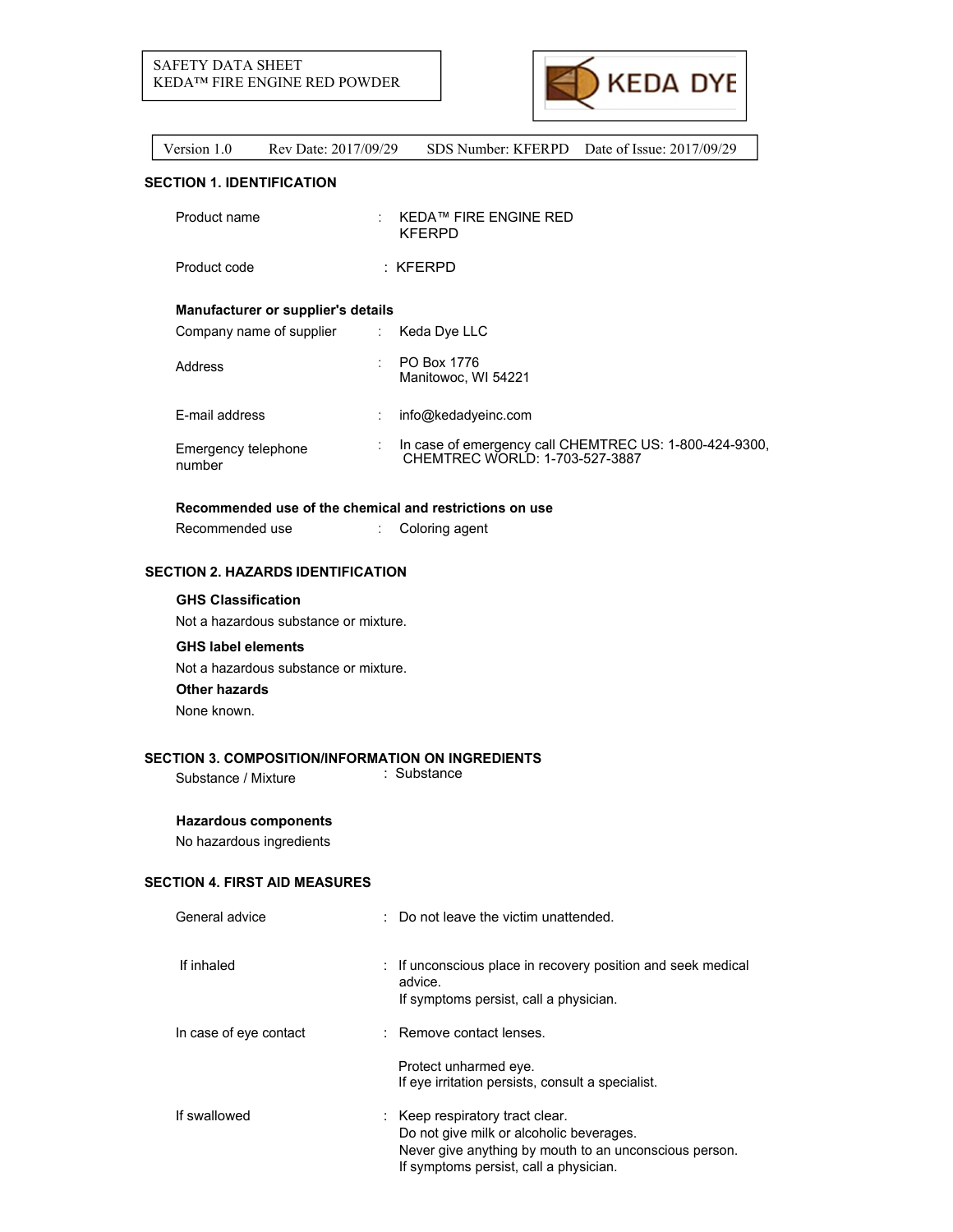

Most important symptoms

and effects, both acute and delayed : None known.

# **SECTION 5. FIREFIGHTING MEASURES**

| Further information          | : Standard procedure for chemical fires.<br>Use extinguishing measures that are appropriate to local<br>circumstances and the surrounding environment. |
|------------------------------|--------------------------------------------------------------------------------------------------------------------------------------------------------|
| Special protective equipment | Wear self-contained breathing apparatus for firefighting if                                                                                            |
| for firefighters             | necessary.                                                                                                                                             |

## **SECTION 6. ACCIDENTAL RELEASE MEASURES**

| Personal precautions,<br>protective equipment and<br>emergency procedures | : Avoid dust formation.                                                                                                            |
|---------------------------------------------------------------------------|------------------------------------------------------------------------------------------------------------------------------------|
| Methods and materials for<br>containment and cleaning up                  | : Pick up and arrange disposal without creating dust.<br>Sweep up and shovel.<br>Keep in suitable, closed containers for disposal. |

# **SECTION 7. HANDLING AND STORAGE**

| Advice on protection against<br>fire and explosion |    | Provide appropriate exhaust ventilation at places where dust<br>is formed.                                              |
|----------------------------------------------------|----|-------------------------------------------------------------------------------------------------------------------------|
| Advice on safe handling                            |    | For personal protection see section 8.<br>Smoking, eating and drinking should be prohibited in the<br>application area. |
| Conditions for safe storage                        | ÷. | Electrical installations / working materials must comply with<br>the technological safety standards.                    |
| Materials to avoid                                 |    | : No materials to be especially mentioned.                                                                              |

## **SECTION 8. EXPOSURE CONTROLS/PERSONAL PROTECTION**

# **Components with workplace control parameters**

Contains no substances with occupational exposure limit values.

# **Personal protective equipment**

| Respiratory protection   | No personal respiratory protective equipment normally<br>required. |
|--------------------------|--------------------------------------------------------------------|
| Eye protection           | : Safety glasses                                                   |
| Skin and body protection | : Protective suit                                                  |
| Hygiene measures         | : General industrial hygiene practice.                             |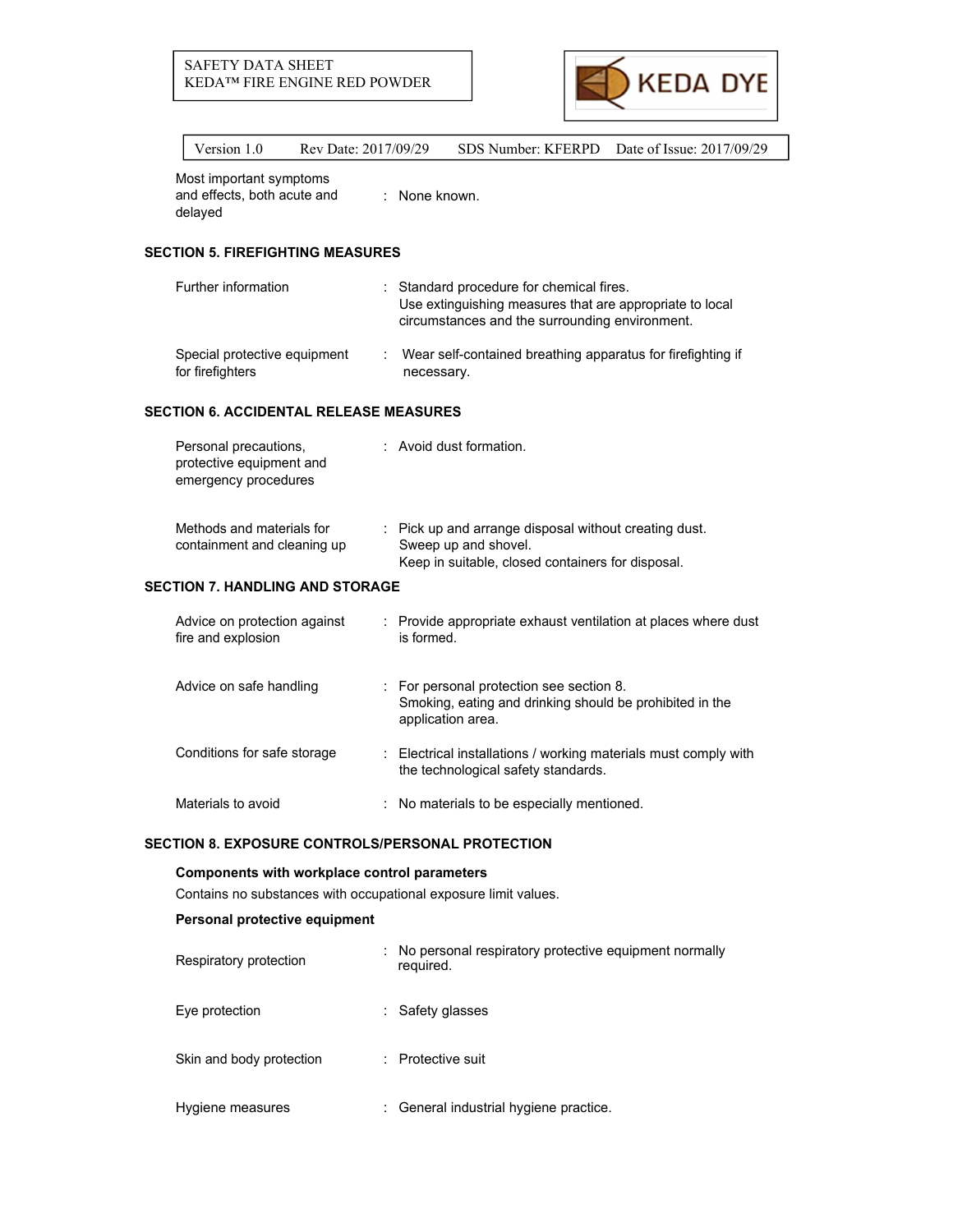

## **SECTION 9. PHYSICAL AND CHEMICAL PROPERTIES**

| : powder |
|----------|
|          |

Color : red

# **SECTION 10. STABILITY AND REACTIVITY**

| Reactivity                            | : No decomposition if stored and applied as directed.                                                                              |
|---------------------------------------|------------------------------------------------------------------------------------------------------------------------------------|
| Chemical stability                    | : No decomposition if stored and applied as directed.                                                                              |
| Possibility of hazardous<br>reactions | : Stable under recommended storage conditions.<br>No hazards to be specially mentioned.<br>Dust may form explosive mixture in air. |
| Conditions to avoid                   | : no data available                                                                                                                |

# **SECTION 11. TOXICOLOGICAL INFORMATION**

#### **Acute toxicity**

Not classified based on available information.

#### **Product:**

| Acute oral toxicity | $\therefore$ Acute toxicity estimate: $>$ 5,000 mg/kg |
|---------------------|-------------------------------------------------------|
|                     | Method: Calculation method                            |

## **Skin corrosion/irritation**

Not classified based on available information.

#### **Serious eye damage/eye irritation**

Not classified based on available information.

#### **Respiratory or skin sensitisation**

Skin sensitisation: Not classified based on available information. Respiratory sensitisation: Not classified based on available information.

#### **Germ cell mutagenicity**

Not classified based on available information.

## **Carcinogenicity**

Not classified based on available information.

| <b>OSHA</b><br>equal to 0.1% is identified as a carcinogen or potential<br>carcinogen by OSHA.<br><b>NTP</b><br>by NTP. | <b>IARC</b> | No component of this product present at levels greater than or<br>equal to 0.1% is identified as probable, possible or confirmed<br>human carcinogen by IARC. |
|-------------------------------------------------------------------------------------------------------------------------|-------------|---------------------------------------------------------------------------------------------------------------------------------------------------------------|
|                                                                                                                         |             | No component of this product present at levels greater than or                                                                                                |
|                                                                                                                         |             | No component of this product present at levels greater than or<br>equal to 0.1% is identified as a known or anticipated carcinogen                            |

# **Reproductive toxicity**

Not classified based on available information.

## **STOT - single exposure**

Not classified based on available information.

#### **STOT - repeated exposure**

Not classified based on available information.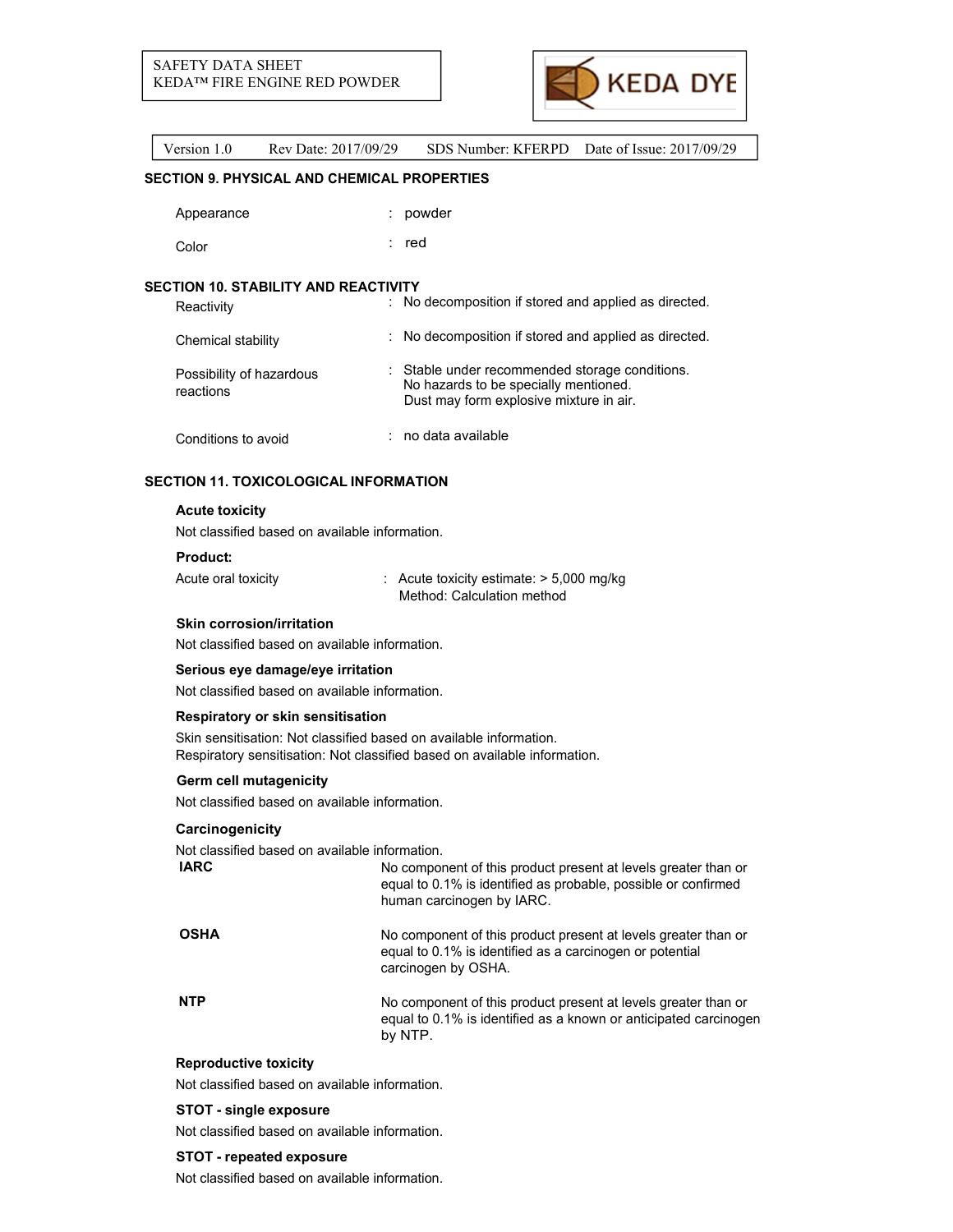

|  | Version 1.0                                    | Rev Date: 2017/09/29 |                   | SDS Number: KFERPD                                                                                                                                                        | Date of Issue: 2017/09/29                                                                                                     |
|--|------------------------------------------------|----------------------|-------------------|---------------------------------------------------------------------------------------------------------------------------------------------------------------------------|-------------------------------------------------------------------------------------------------------------------------------|
|  | <b>Aspiration toxicity</b>                     |                      |                   |                                                                                                                                                                           |                                                                                                                               |
|  | Not classified based on available information. |                      |                   |                                                                                                                                                                           |                                                                                                                               |
|  | <b>Further information</b>                     |                      |                   |                                                                                                                                                                           |                                                                                                                               |
|  | <b>Product:</b>                                |                      |                   |                                                                                                                                                                           |                                                                                                                               |
|  | Remarks: no data available                     |                      |                   |                                                                                                                                                                           |                                                                                                                               |
|  | <b>SECTION 12. ECOLOGICAL INFORMATION</b>      |                      |                   |                                                                                                                                                                           |                                                                                                                               |
|  | <b>Ecotoxicity</b>                             |                      |                   |                                                                                                                                                                           |                                                                                                                               |
|  | No data available                              |                      |                   |                                                                                                                                                                           |                                                                                                                               |
|  | Persistence and degradability                  |                      |                   |                                                                                                                                                                           |                                                                                                                               |
|  | No data available                              |                      |                   |                                                                                                                                                                           |                                                                                                                               |
|  | <b>Bioaccumulative potential</b>               |                      |                   |                                                                                                                                                                           |                                                                                                                               |
|  | No data available                              |                      |                   |                                                                                                                                                                           |                                                                                                                               |
|  | <b>Mobility in soil</b>                        |                      |                   |                                                                                                                                                                           |                                                                                                                               |
|  | No data available                              |                      |                   |                                                                                                                                                                           |                                                                                                                               |
|  | Other adverse effects                          |                      |                   |                                                                                                                                                                           |                                                                                                                               |
|  | <b>Product:</b>                                |                      |                   |                                                                                                                                                                           |                                                                                                                               |
|  | Ozone-Depletion Potential                      |                      | Substances<br>B). | : Regulation: 40 CFR Protection of Environment; Part 82<br>Protection of Stratospheric Ozone - CAA Section 602 Class I<br>Remarks: This product neither contains, nor was | manufactured with a Class I or Class II ODS as defined by the<br>U.S. Clean Air Act Section 602 (40 CFR 82, Subpt. A, App.A + |
|  | Additional ecological                          |                      |                   | no data available                                                                                                                                                         |                                                                                                                               |

information

# **SECTION 13. DISPOSAL CONSIDERATIONS**

# **Disposal methods**

| Contaminated packaging | Empty containers should be taken to an approved waste |
|------------------------|-------------------------------------------------------|
|                        | handling site for recycling or disposal.              |

## **SECTION 14. TRANSPORT INFORMATION**

## **International Regulations**

#### **UNRTDG**

Not regulated as a dangerous good

## **IATA-DGR**

Not regulated as a dangerous good

# **IMDG-Code**

Not regulated as a dangerous good

## **Transport in bulk according to Annex II of MARPOL 73/78 and the IBC Code**

Not applicable for product as supplied.

#### **National Regulations**

**49 CFR** Not regulated as a dangerous good